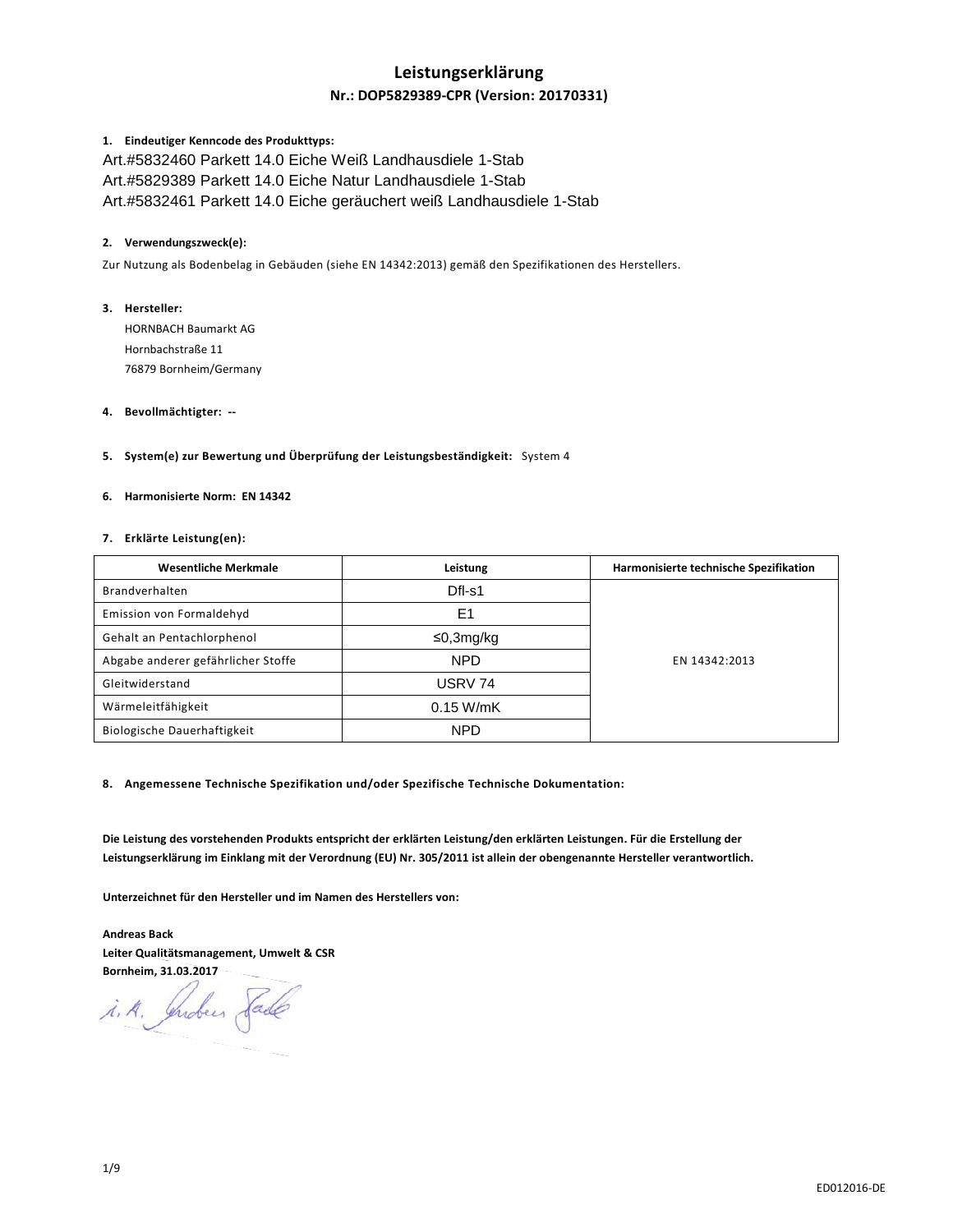# **Declaration of Performance**

# **Nr.: DOP5829389-CPR (Version: 20170331)**

## **1. Unique identification code of the product-type:**

Art.#5832460 Parkett 14.0 Eiche Weiß Landhausdiele 1-Stab Art.#5829389 Parkett 14.0 Eiche Natur Landhausdiele 1-Stab Art.#5832461 Parkett 14.0 Eiche geräuchert weiß Landhausdiele 1-Stab

### **2. Intended use/es:**

For use as floor covering in buildings (see EN 14342:2013) according to the manufacturer's specifications.

### **3. Manufacturer:**

HORNBACH Baumarkt AG Hornbachstraße 11 76879 Bornheim/Germany

# **4. Authorised representative: -**

**5. System/s of AVCP:** System 4

## **6. Harmonised standard: EN 14342**

### **7. Declared performance/s:**

| <b>Essential characteristics</b>         | Performance | Harmonised technical specification |
|------------------------------------------|-------------|------------------------------------|
| Reaction to fire                         | Dfl-s1      |                                    |
| Formaldehyd Emissions                    | E1          |                                    |
| Content of Pentachlorophenol             | ≤0,3mg/kg   | EN 14342:2013                      |
| Release of additional harmful substances | <b>NPD</b>  |                                    |
| Slip resistance                          | USRV 74     |                                    |
| Thermal conductivity [W/mK]              | $0.15$ W/mK |                                    |
| <b>Biological durability</b>             | <b>NPD</b>  |                                    |

**8. Appropriate Technical Documentation and/or Specific Technical Documentation:** 

**The performance of the product identified above is in conformity with the set of declared performance/s. This declaration of performance is issued, in accordance with Regulation (EU) No 305/2011, under the sole responsibility of the manufacturer identified above.** 

**Signed for and on behalf of the manufacturer by:** 

**Andreas Back Head of Quality Assurance, Environmental Issues & CSR At Bornheim on 31.03.2017** 

i. A. Juden Sade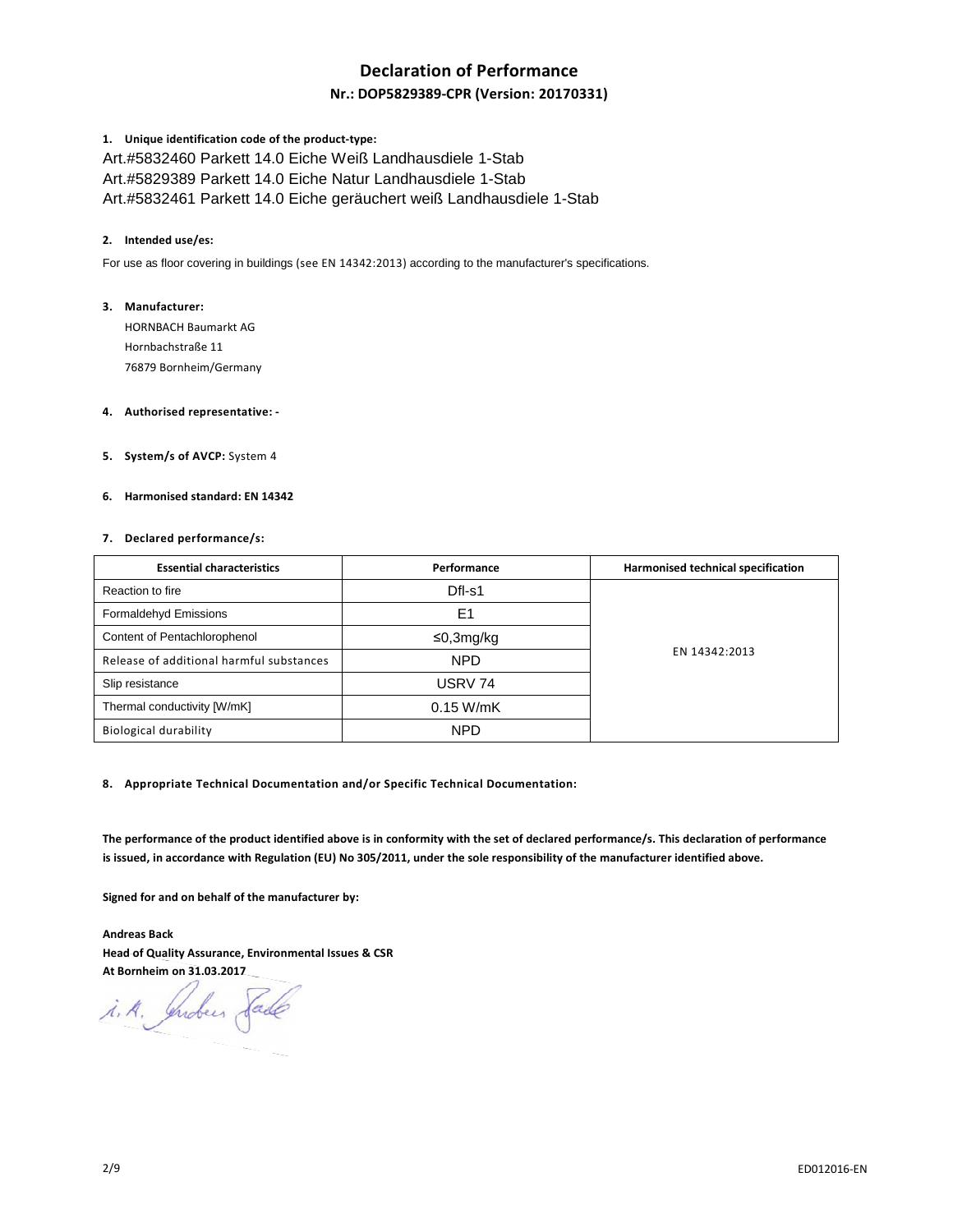# **Déclaration des Performances**

**N o DOP5829389-CPR (Version: 20170331)**

# **1. Code d'identification unique du produit type :**

Art.#5832460 Parkett 14.0 Eiche Weiß Landhausdiele 1-Stab Art.#5829389 Parkett 14.0 Eiche Natur Landhausdiele 1-Stab Art.#5832461 Parkett 14.0 Eiche geräuchert weiß Landhausdiele 1-Stab

## **2. Usage(s) prévu(s) :**

Pour une utilisation comme revêtement de sol dans les bâtiments (voir EN 14342:2013) selon les spécifications du fabricant.

**3. Fabricant :**  HORNBACH Baumarkt AG Hornbachstraße 11 76879 Bornheim/Germany

## **4. Mandataire : -**

**5. Système(s) d'évaluation et de vérification de la constance des performances :** Système 4

#### **6. Norme harmonisée : EN 14342**

## **7. Performance(s) déclarées :**

| Caractéristiques essentielles               | Performance    | Spécifications techniques harmonisées |
|---------------------------------------------|----------------|---------------------------------------|
| Réaction au feu                             | $DfI-S1$       |                                       |
| Émissions de formaldéhyde                   | E <sub>1</sub> |                                       |
| Teneur en pentachlorophénol                 | ≤0,3mg/kg      |                                       |
| Emission d'autres substances<br>dangereuses | <b>NPD</b>     | EN 14342:2013                         |
| Résistance au glissement                    | USRV 74        |                                       |
| Conductivité thermique [W/mK]               | $0.15$ W/mK    |                                       |
| Durabilité biologique                       | <b>NPD</b>     |                                       |

**8. Documentation technique appropriée et/ou documentation technique spécifique :** 

**Les performances du produit identifié ci-dessus sont conformes aux performances déclarées. Conformément au règlement (UE) n o 305/2011, la présente déclaration des performances est établie sous la seule responsabilité du fabricant mentionné ci-dessus.** 

**Signé pour le fabricant et en son nom par :** 

**Andreas Back Directeur Management de la qualité & CSR À Bornheim, le 31.03.2017** 

i.A. Indus Sade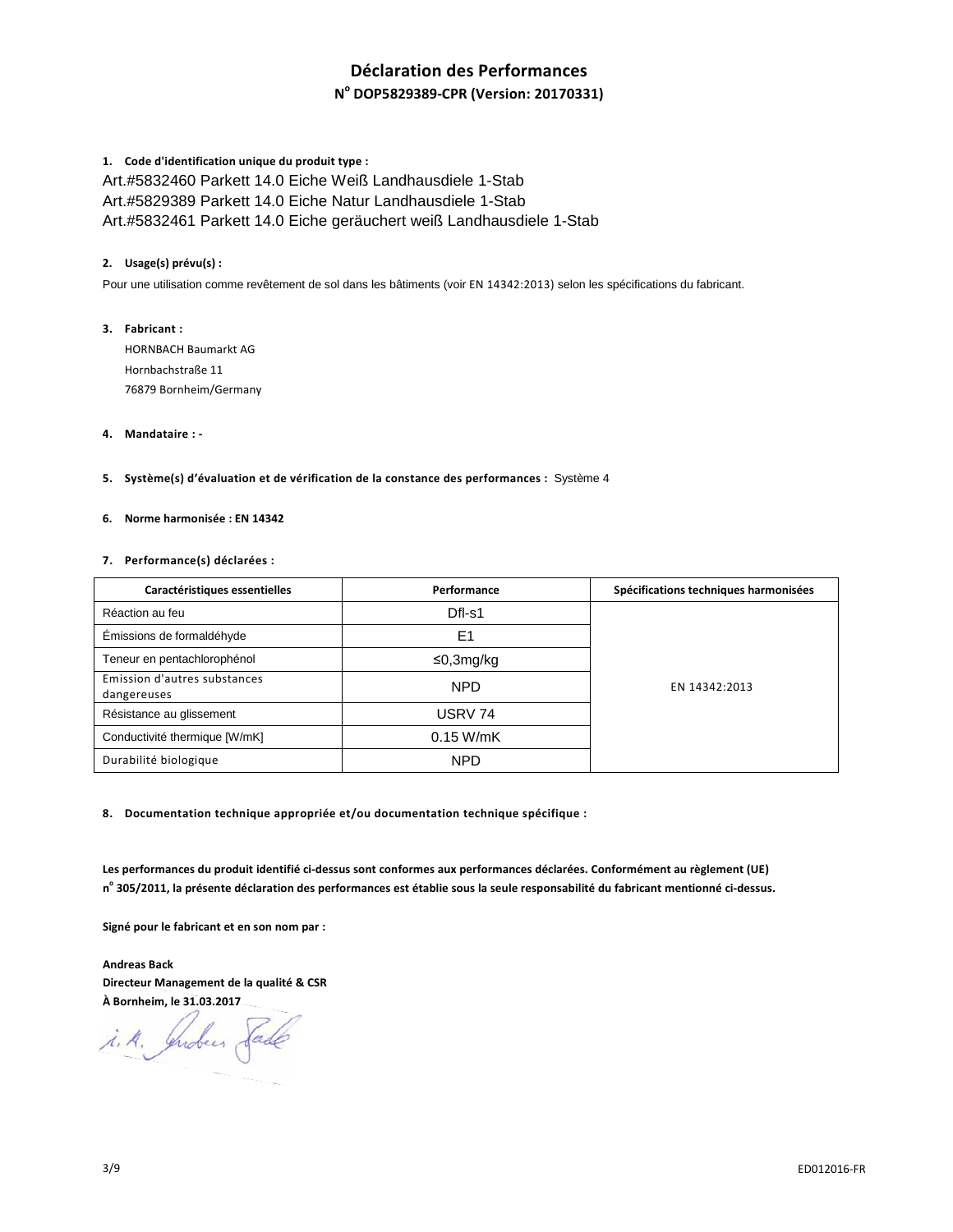# **Dichiarazione di Prestazione**

# **N. DOP5829389-CPR (Version: 20170331)**

### **1. Codice di identificazione unico del prodotto-tipo:**

Art.#5832460 Parkett 14.0 Eiche Weiß Landhausdiele 1-Stab Art.#5829389 Parkett 14.0 Eiche Natur Landhausdiele 1-Stab Art.#5832461 Parkett 14.0 Eiche geräuchert weiß Landhausdiele 1-Stab

## **2. Usi previsti:**

Per l'uso come pavimentazione in edifici (vedi EN 14342:2013) secondo le specifiche del produttore.

## **3. Fabbricante:**

HORNBACH Baumarkt AG Hornbachstraße 11 76879 Bornheim/Germany

## **4. Mandatario: -**

**5. Sistemi di VVCP:** Sistema 4

## **6. Norma armonizzata: EN 14342**

#### **7. Prestazioni dichiarate:**

| Caratteristiche essenziali                  | Prestazioni | Specifiche tecniche armonizzate |
|---------------------------------------------|-------------|---------------------------------|
| Comportamento al fuoco                      | Dfl-s1      |                                 |
| Emissione di formaldeide                    | E1          |                                 |
| Pentaclorofenolo                            | ≤0,3mg/kg   | EN 14342:2013                   |
| Emissione di ulteriori materiali pericolosi | <b>NPD</b>  |                                 |
| Resistenza allo scivolamento                | USRV 74     |                                 |
| Conduttività termica [W/mK]                 | $0.15$ W/mK |                                 |
| Resistenza biologica                        | <b>NPD</b>  |                                 |

**8. Documentazione tecnica appropriata e/o documentazione tecnica specifica:** 

**La prestazione del prodotto sopra identificato è conforme all'insieme delle prestazioni dichiarate. La presente dichiarazione di responsabilità viene emessa, in conformità al regolamento (UE) n. 305/2011, sotto la sola responsabilità del fabbricante sopra identificato.** 

**Firmato a nome e per conto del fabbricante da:** 

**Andreas Back Responsabile Qualità & CSR In Bornheim addì 31.03.2017**

i.A. Indees Sade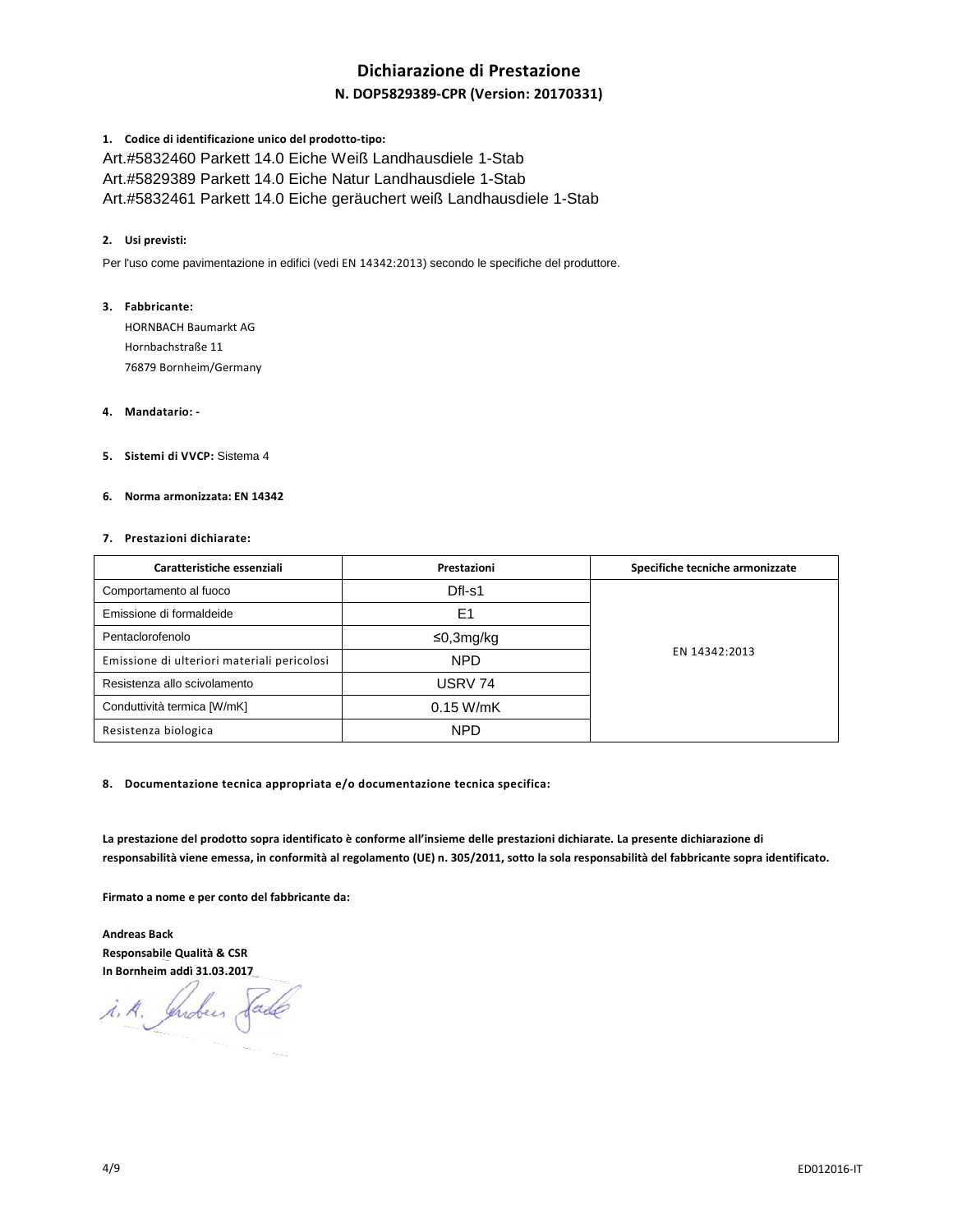# **Prestatieverklaring**

# **Nr. DOP5829389-CPR (Version: 20170331)**

## **1. Unieke identificatiecode van het producttype:**

Art.#5832460 Parkett 14.0 Eiche Weiß Landhausdiele 1-Stab Art.#5829389 Parkett 14.0 Eiche Natur Landhausdiele 1-Stab Art.#5832461 Parkett 14.0 Eiche geräuchert weiß Landhausdiele 1-Stab

## **2. Beoogd(e) gebruik(en):**

Voor gebruik als vloerbekleding in gebouwen (zie EN 14342:2013) volgens de specificaties van de fabrikant.

## **3. Fabrikant:**

HORNBACH Baumarkt AG Hornbachstraße 11 76879 Bornheim/Germany

## **4. Gemachtigde: -**

**5. Het system of de systemen voor de beoordeling en verificatie van de prestatiebestendigheid:** Systeem 4

# **6. Geharmoniseerde norm: EN 14342**

### **7. Aangegeven prestatie(s):**

| Essentiële kenmerken                   | Vermogen    | Geharmoniseerde technische specificatie |
|----------------------------------------|-------------|-----------------------------------------|
| Reactie bij brand                      | Dfl-s1      |                                         |
| Uitstoot van formaldehyde              | E1          |                                         |
| Gehalte pentachloorfenol               | ≤0,3mg/kg   |                                         |
| Afgifte van andere gevaarlijke stoffen | <b>NPD</b>  | EN 14342:2013                           |
| Slipweerstand                          | USRV 74     |                                         |
| Warmtegeleiding [W/mK]                 | $0.15$ W/mK |                                         |
| Biologische stabiliteit                | <b>NPD</b>  |                                         |

**8. Geëigende technische documentatie en/of specifieke technische documentatie:** 

**De prestaties van het hierboven omschreven product zijn conform de aangegeven prestaties. Deze prestatieverklaring wordt in overeenstemming met Verordening (EU) nr. 305/2011 onder de exclusieve verantwoordelijkheid van de hierboven vermelde fabrikant verstrekt.** 

**Ondertekend voor en namens de fabrikant door:** 

**Andreas Back hoofd Kwaliteitsmanagement & CSR Te Bornheim op 31.03.2017** 

i. A. Juden Sade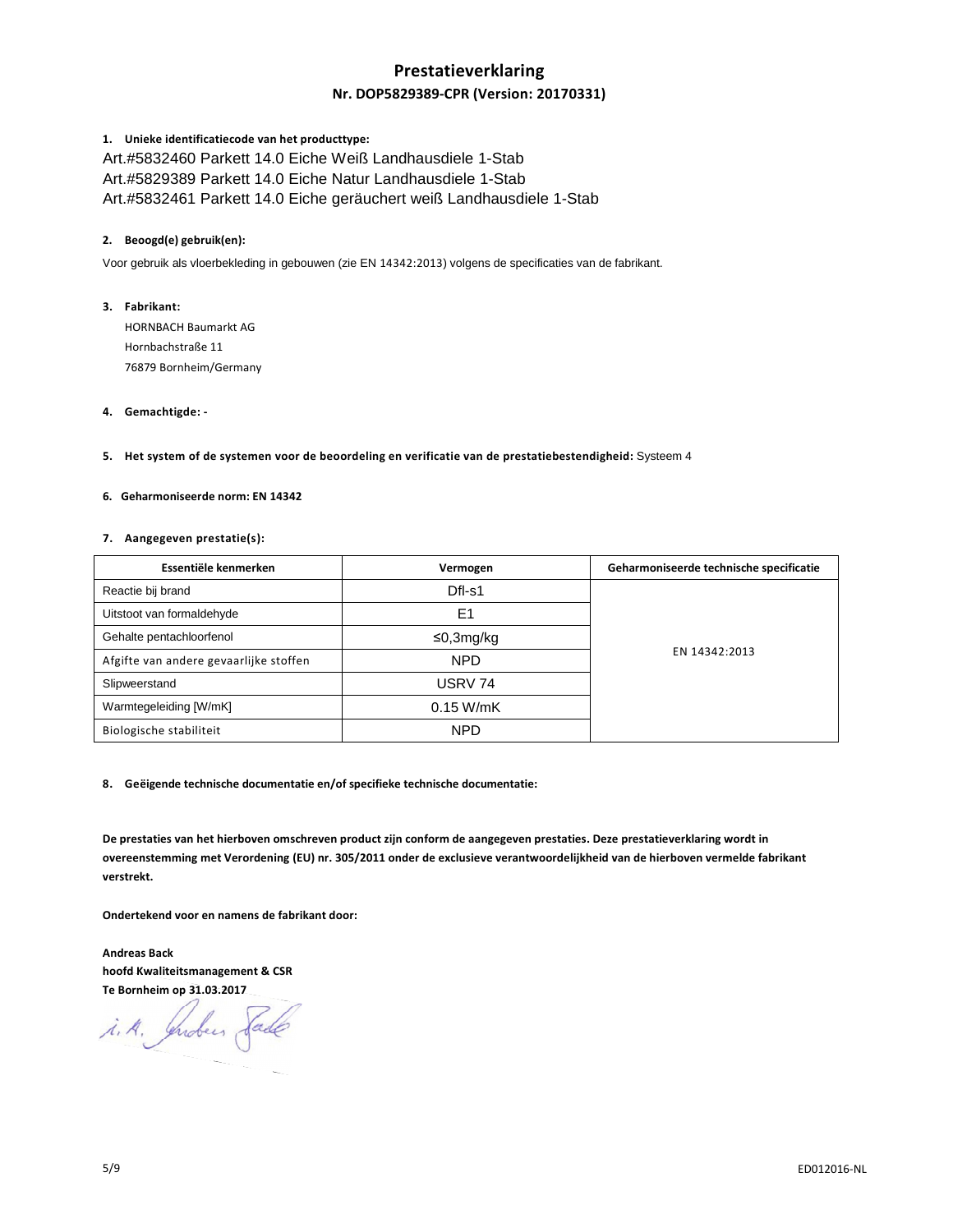# **Prestandadeklaration**

# **Nr DOP5829389-CPR (Version: 20170331)**

## **1. Produkttypens unika identifikationskod:**

Art.#5832460 Parkett 14.0 Eiche Weiß Landhausdiele 1-Stab Art.#5829389 Parkett 14.0 Eiche Natur Landhausdiele 1-Stab Art.#5832461 Parkett 14.0 Eiche geräuchert weiß Landhausdiele 1-Stab

## **2. Avsedd användning/avsedda användningar:**

För användning som golvbeläggning i byggnader (se EN 14342:2013) enligt tillverkarens specifikationer.

**3. Tillverkare:** 

HORNBACH Baumarkt AG Hornbachstraße 11 76879 Bornheim/Germany

### **4. Tillverkarens representant: -**

**5. System för bedömning och fortlöpande kontroll av prestanda:** System 3

# **6. Harmoniserad standard: EN 14342**

### **7. Angiven prestanda:**

| Väsentliga kännetecken         | Prestanda   | Harmoniserad teknisk specifikation |
|--------------------------------|-------------|------------------------------------|
| Reaktion vid brandpåverkan     | Dfl-s1      |                                    |
| formaldehyd Utsläpp            | E1          |                                    |
| Innehåll av pentaklorfenol     | ≤0,3mg/kg   |                                    |
| Utsläpp av andra farliga ämnen | <b>NPD</b>  | EN 14342:2013                      |
| Halkskydd                      | USRV 74     |                                    |
| termisk konduktivitet [W/mK]   | $0.15$ W/mK |                                    |
| Biologisk beständighet         | <b>NPD</b>  |                                    |

**8. Lämplig teknisk dokumentation och/eller särskild teknisk dokumentation:** 

**Prestandan för ovanstående produkt överensstämmer med den angivna prestandan. Denna prestandadeklaration har utfärdats i enlighet med förordning (EU) nr 305/2011 på eget ansvar av den tillverkare som anges ovan.** 

**Undertecknad på tillverkarens vägnar av:** 

**Andreas Back ledare för kvalitetsmanagement & CSR Bornheim den 31.03.2017** 

i.A. Indus Sade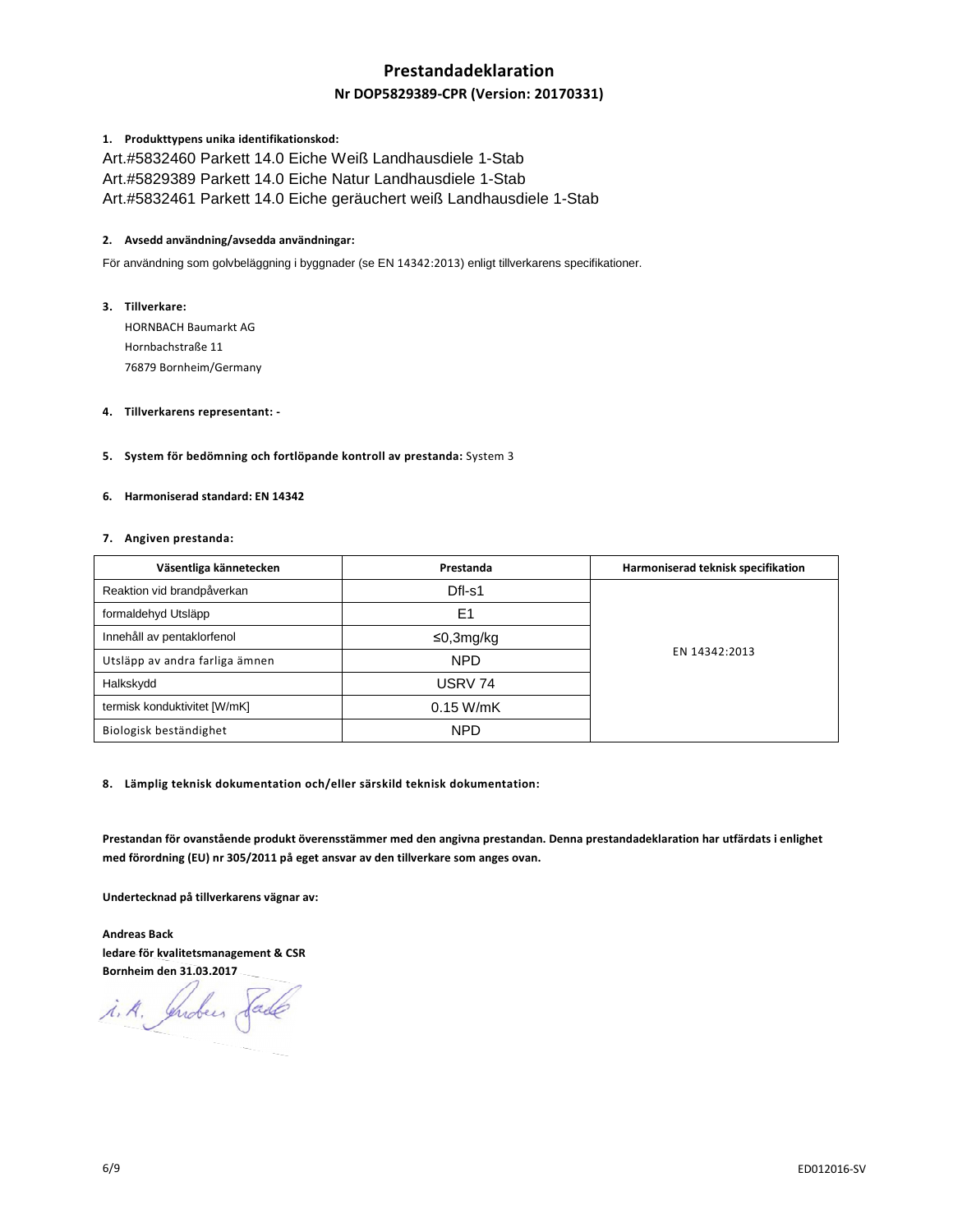# **Prohlášení o Vlastnostech**

# **č. DOP5829389-CPR (Version: 20170331)**

## **1. Jedinečný identifikační kód typu výrobku:**

Art.#5832460 Parkett 14.0 Eiche Weiß Landhausdiele 1-Stab Art.#5829389 Parkett 14.0 Eiche Natur Landhausdiele 1-Stab Art.#5832461 Parkett 14.0 Eiche geräuchert weiß Landhausdiele 1-Stab

## **2. Zamýšlené/zamýšlená použití:**

Pro použití jako podlahy v budovách (viz EN 14342:2013) podle specifikace výrobce.

## **3. Výrobce:**

HORNBACH Baumarkt AG Hornbachstraße 11 76879 Bornheim/Germany

# **4. Zplnomocněný zástupce: -**

**5. Systém/systémy POSV:** Systém 4

#### **6. Harmonizovaná norma: EN 14342**

### **7. Deklarovaná vlastnost/Deklarované vlastnosti:**

| Podstatné vlastnosti                  | Výkon       | Harmonizovaná technická specifikace |
|---------------------------------------|-------------|-------------------------------------|
| Reakce na oheň                        | Dfl-s1      |                                     |
| Emise formaldehydu                    | E1          |                                     |
| Obsah pentachlorofenolu               | ≤0,3mg/kg   | EN 14342:2013                       |
| Uvolňování dalších nebezpečných látek | <b>NPD</b>  |                                     |
| Odpor proti skluzu                    | USRV 74     |                                     |
| Tepelná vodivost [W/mK]               | $0.15$ W/mK |                                     |
| Biologická trvanlivost                | <b>NPD</b>  |                                     |

**8. Příslušná technická dokumentace a/nebo specifická technická dokumentace:** 

**Vlastnosti výše uvedeného výrobku jsou ve shodě se souborem deklarovaných vlastností. Toto prohlášení o vlastnostech se v souladu s nařízením (EU) č. 305/2011 vydává na výhradní odpovědnost výrobce uvedeného výše.** 

**Podepsáno za výrobce a jeho jménem:** 

**Andreas Back vedoucí oddělení kvality & CSR V Bornheim dne 31.03.2017** 

i.A. Indus Sade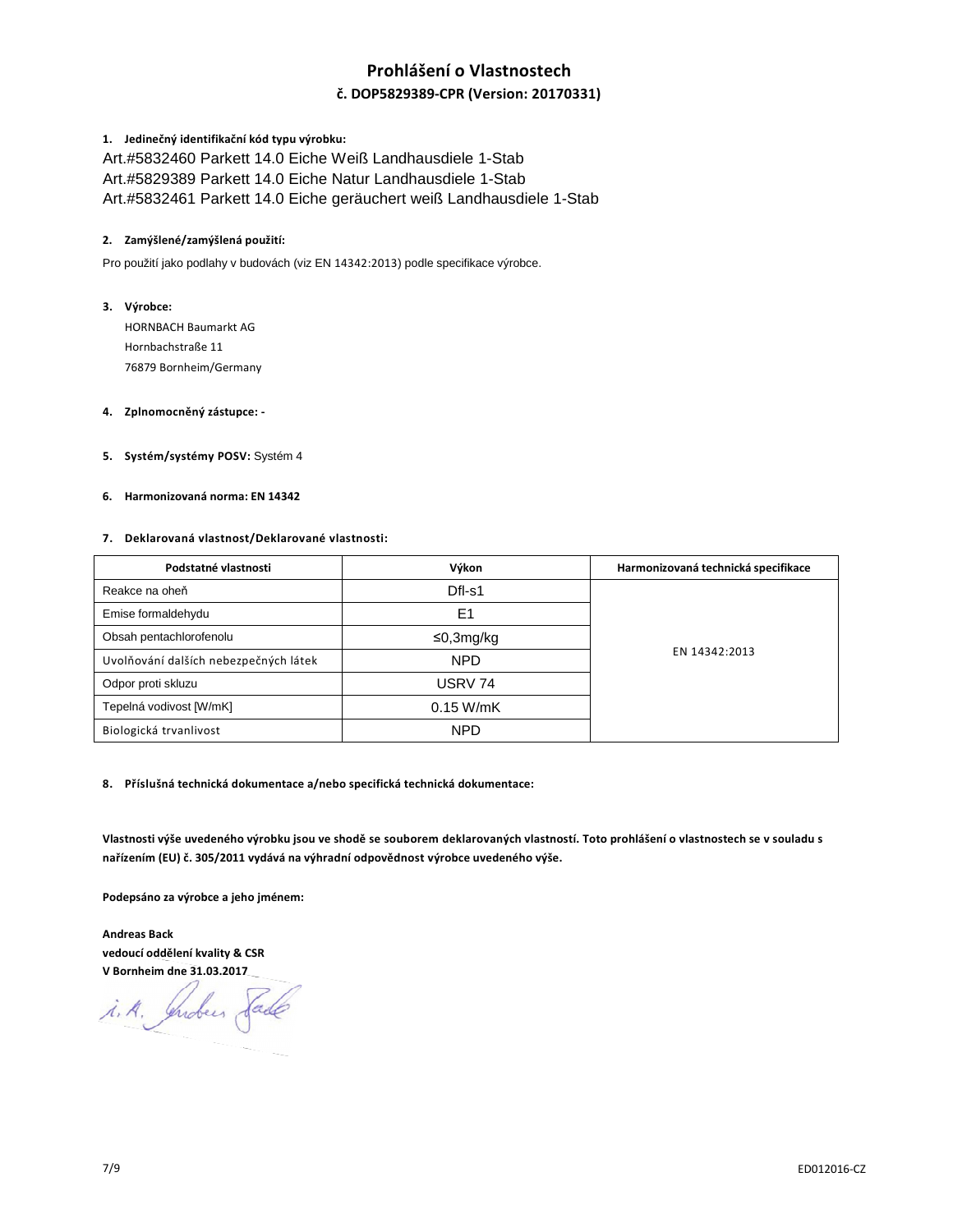# **Vyhlásenie o Parametroch**

# **č. DOP5829389-CPR (Version: 20170331)**

## **1. Jedinečný identifikačný kód typu výrobku:**

Art.#5832460 Parkett 14.0 Eiche Weiß Landhausdiele 1-Stab Art.#5829389 Parkett 14.0 Eiche Natur Landhausdiele 1-Stab Art.#5832461 Parkett 14.0 Eiche geräuchert weiß Landhausdiele 1-Stab

## **2. Zamýšľané použitie/použitia:**

Pre použitie ako podlahy v budovách (pozri EN 14342:2013) je podľa špecifikácie výrobcu.

# **3. Výrobca:**

HORNBACH Baumarkt AG Hornbachstraße 11 76879 Bornheim/Germany

#### **4. Splnomocnený zástupca: -**

## **5. Systém(-y) posudzovania a overovania nemennosti parametrov:** Systém 4

## **6. Harmonizovaná norma: EN 14342**

#### **7. Deklarované parametre:**

| Podstatné znaky                 | Výkon          | Harmonizované technické špecifikácie |
|---------------------------------|----------------|--------------------------------------|
| Reakcia na oheň                 | $DfI-S1$       |                                      |
| Emisia formaldehydu             | E <sub>1</sub> |                                      |
| Obsah pentachlorofenolu         | ≤0,3mg/kg      | EN 14342:2013                        |
| Únik ďalších nebezpečných látok | <b>NPD</b>     |                                      |
| Odpor proti sklzu               | USRV 74        |                                      |
| Tepelná vodivosť [W/mK]         | $0.15$ W/mK    |                                      |
| biologická životnosť            | <b>NPD</b>     |                                      |

## **8. Vhodná technická dokumentácia a/alebo špecifická technická dokumentácia:**

**Uvedené parametre výrobku sú v zhode so súborom deklarovaných parametrov. Toto vyhlásenie o parametroch sa v súlade s nariadením (EU) č. 305/2011 vydáva na výhradnú zodpovednosť uvedeného výrobcu.** 

**Podpísal(-a) za a v mene výrobcu:** 

**Andreas Back vedúci manažmentu kvality & CSR V Bornheim dňa 31.03.2017** 

i.A. Indees Sade